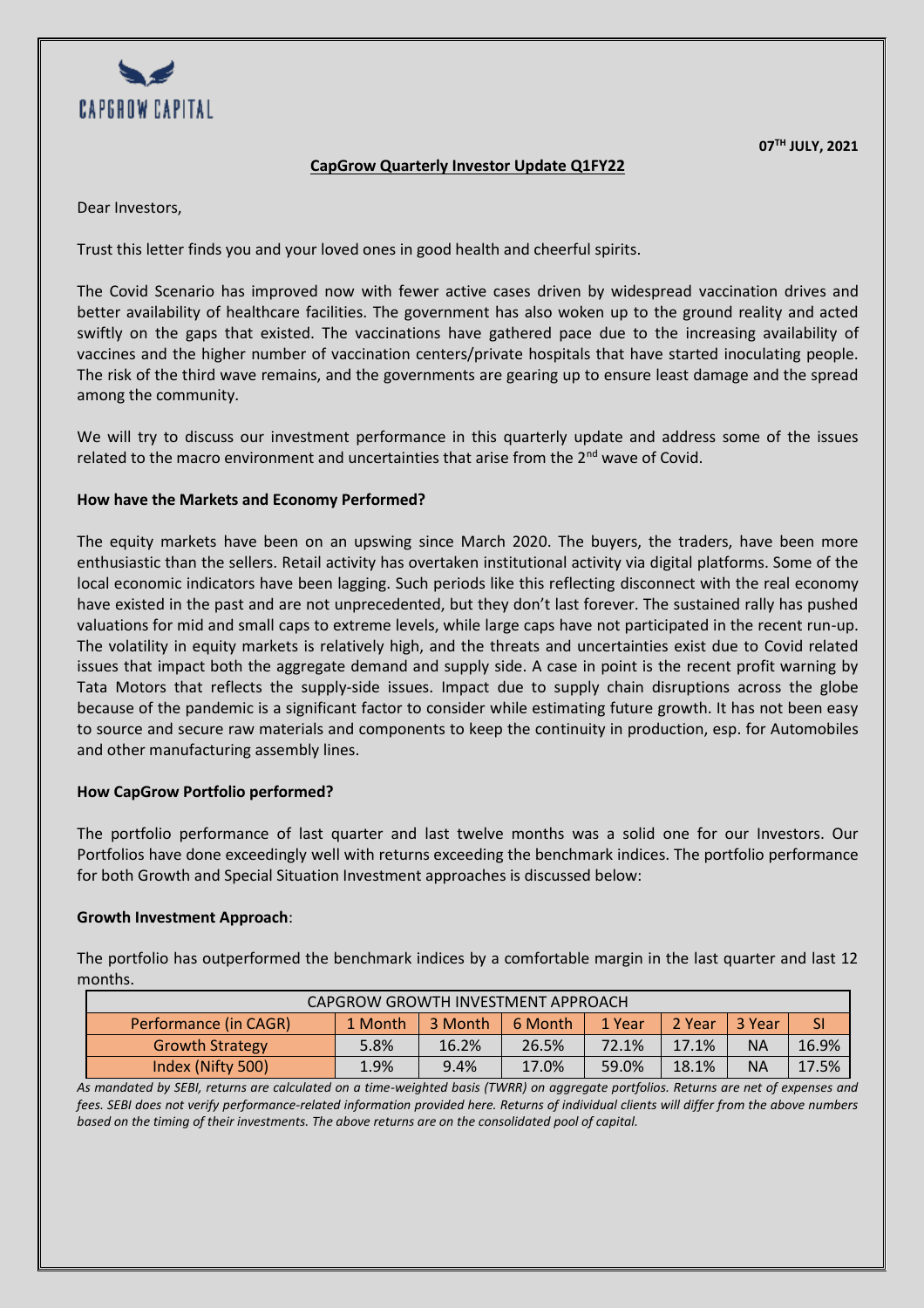Our top holdings Piramal Enterprises and JB Chemicals, have done exceedingly well and are the main contributors to the outperformance. Our rationale for investment in Piramal is provided for investors to understand our approach to investing and the thought process that goes in our investment process:

*Piramal Enterprises Limited (PEL):* Piramal mainly engages in two businesses – Financial services and Pharma. PEL has recently acquired DHFL, while the Pharma business recently raised equity from the Carlyle PE fund. Piramal Pharma Ltd raised ~Rs.3500 crore from Carlyle group by diluting its 20% shareholding.

Financial Services business: PEL derives more than 50% of its revenues and profit from Financial services business carried out by its NBFC and HFC subsidiaries. The company is diversifying into retail and away from its past bulky exposures in Real Estate. Already substantial reduction in exposure to real estate segment in overall loan book has happened, and single group exposure of consolidated tangible net worth is reducing. Gross NPA's are below 0.5% in the financial services business. Going forward, the focus is on retail and a more granular loan book.

Pharma Business: It is a global player in this space, with 75% of the revenues coming from highly regulated markets – Japan, the USA, Europe. It offers a comprehensive range of services across the pharma lifecycle, from drug discovery services and development to commercial manufacturing of drug substances and products.

The Piramal group has demonstrated resource raising ability as PEL has raised close to Rs.14,500 crore of equity capital during FY20, including fresh equity capital of Rs.5,400 crore, have successfully sold its healthcare and analytics business for Rs 6,700 Crs, and ~Rs.2,300 crore by way of sale of investment in a Shriram group entity. This has led to a very solid balance sheet capable of funding the NBFC and the DHFL acquisition. We believe the market is underappreciating the upside possible from the DHFL acquisition, which is a steal and offers significant upside. The pharma business continues to be strong, and the big trigger would be the demerger of the two businesses. It will be a vertical split getting away with the holding company structure. The stock has done exceedingly well for our portfolio, and we continue to hold.

We continue to hold our positions in Financials, despite them underperforming in the last three months. Rather, we have added weights in HDFC, the largest mortgage lender, where the stock has underperformed by 20% in the previous 12 months' despite improving fundamentals. We have select large-cap stocks that have contributed negatively to the performance. Bharti Airtel stock is one such stock, and it continues to be flat while the fundamentals of the business continue to improve significantly. The market is awaiting an increase in ARPUs that should rerate the stock, and we believe we are not far from that trigger point. The data usage is rising, and the highly concentrated market of three players will bring the pricing back. The majority of the capital costs are front-ended and have already been incurred, while any incremental increase in revenues (volume and price combine) will flow to the EBITDA. We have gone through similar situations where the stocks have delivered an average performance while the fundamentals continue to improve before the stock rerates and covers up on the lost performance.

| CAPGROW SPECIAL SITUATION INVESTMENT APPROACH |         |         |         |        |        |           |       |  |  |  |
|-----------------------------------------------|---------|---------|---------|--------|--------|-----------|-------|--|--|--|
| Performance (in CAGR)                         | 1 Month | 3 Month | 6 Month | 1 Year | 2 Year | 3 Year    | SI    |  |  |  |
| <b>Strategy</b>                               | 9.5%    | 22.3%   | 37.8%   | 102.8% | 28.3%  | <b>NA</b> | 22.7% |  |  |  |
| Index(Nifty 500)                              | 1.9%    | 9.4%    | 17.0%   | 59.0%  | 18.1%  | <b>NA</b> | 17.5% |  |  |  |

## **Special Situation Investment Approach:**

*As mandated by SEBI, returns are calculated on a time-weighted basis (TWRR) on aggregate portfolios. Returns are net of expenses and fees. SEBI does not*  verify performance-related information provided here. Returns of individual clients will differ from the above numbers based on the timing of their *investments. The above returns are on the consolidated pool of capital.*

The performance of SS portfolio continues to outperform the benchmark indices by a considerable margin. As we have repeatedly maintained in the past, this strategy is very niche and differentiated. It provides better returns with less risk as the corporate events announced by the companies are predefined, and only the timelines in getting the regulatory approvals are the risk. Our most significant position Fortis healthcare (FORTIS.NSE), has done exceedingly well for our portfolios, and now the market is recognizing the improving fundamentals. We were early in the stock and had huge overweight positions in our client portfolios.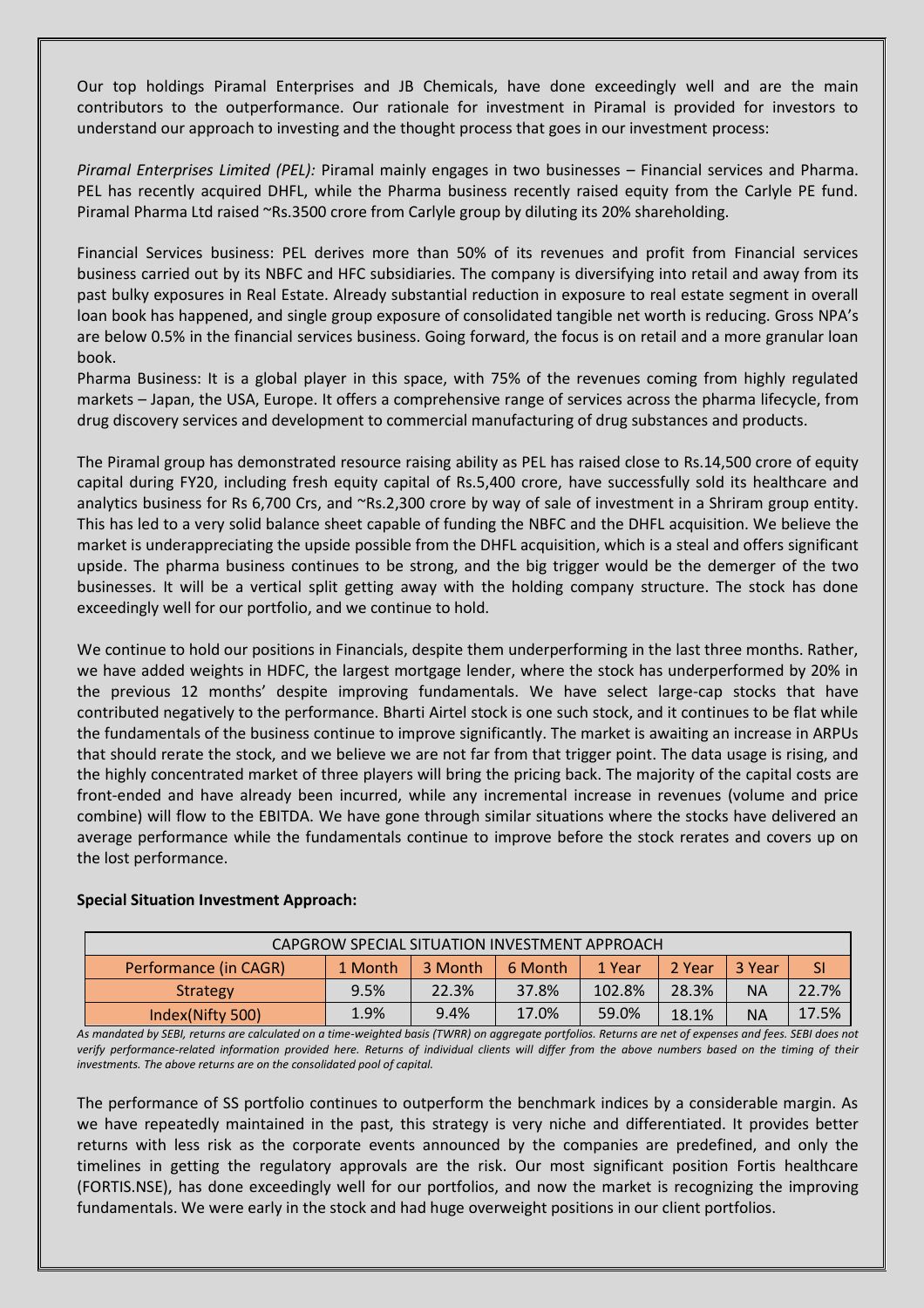Similarly, we have taken concentrated positions in India bulls Real Estate (IBREALEST.NSE) and Forbes limited (FORBES.BO), and where we believe the market is yet to appreciate the underlying changes. We continue to look for opportunistic bets that are less correlated to the movements of the markets, and that will give us significant absolute returns. We believe this is an absolute returns strategy and would continue to deliver superior performance over extended periods.

#### **Risks in the near term and Our Investment Approach**

We invest in discretionary strategies and are always trying to find innovative ways to develop our processes and use extensive data to shape our thinking and investment decisions. Overall, we believe the markets had a splendid run in the past 15 months since March 2020 and may not replicate the same in the coming months**.**  The situation on the ground is not as splendid as reflected in the enthusiasm in the markets. The 2<sup>nd</sup> and 3<sup>rd</sup> tier cities have been badly affected in the recent Covid wave, unlike the last year when Covid was confined to the metro and major cities only. We see the following headwinds in the markets-

- a) Euphoria in the midcap and small-cap space, especially the pace with which the prices have risen, is a cause of concern. We have seen enough irrational behaviors in the past, and the returns post such periods are subdued. The valuations are not cheap on an aggregate basis; we agree that earnings will increase in 2022 and 2023E, but we still believe that the market needs a price or time correction or both. Stocks of unknown companies and unprofitable companies seem to earn the largest gains in the recent run. "**Small-cap, momentum, and extraordinary gains" - is the new mantra, but we believe this is not sustainable.** We are still unsure that this market is at euphoric levels across all segments and will end with a bust. But even without a decline, the high valuations are a cause of concern, and there is enough precedence in the history that returns from here may be average.
- b) The rise in commodity prices is causing inflationary pressure and may reduce margins for a lot of businesses. But inflation may not be a challenge in the short term as the prime reason for higher inflation is that last year, the prices were quite depressed. The possibility of an increase in interest rates remains on the horizon and may spoil the party.
- c) Biden administration's recent fiscal stimulus will further cause an increase in money supply and unprecedented levels of global liquidity. The US balance sheet is stretched by any means, and the rush of liquidity and this expansion (US debt to GDP is +130%) has to end somewhere. This will affect economic growth.
- d) The other developed International economies, like those in Western Europe and Japan, are still languishing. The slowing GDP growth rates, negative interest rates, and low consumer confidence don't support global growth.

However, despite such concerns, we see considerable opportunities in select sectors and specific stocks. In terms of sectoral approach, Banks, financials, telecom have not performed in the last six months, and while the outlook remains positive, primarily because we would witness a pent up in retail demand, and also the capex cycle may get kick-started in select industries as the utilization levels have soared. A significant part of Corporate India and the promoters have deleveraged in the current cycle. They would be the primary driver of the future capex cycle and the subsequent credit growth. The majority of the financials we own, including HDFC, SBI, and ICICI, have significant value in their subsidiaries that are doing remarkably well. We are only concerned about the short-term frenzy that can and may cause trouble in the markets in the short term. Sectors like Metals, Specialty Chemicals are pricing in the sustainability of growth for more extended periods while offering less margin of safety. We have trimmed our position in Vinati Organics and continue to monitor the fundamentals in that space closely. Overall, we remain very constructive in our approach in the current environment and look for opportunities that strictly fit our strategies.

To reassure our investors and partners, we remain very opportunistic and look for companies that have sound fundamentals and offer us a favorable risk reward. Among the hot IPOs and soaring small caps and midcaps, there are many opportunities for us to help protect capital and generate significant returns in the years to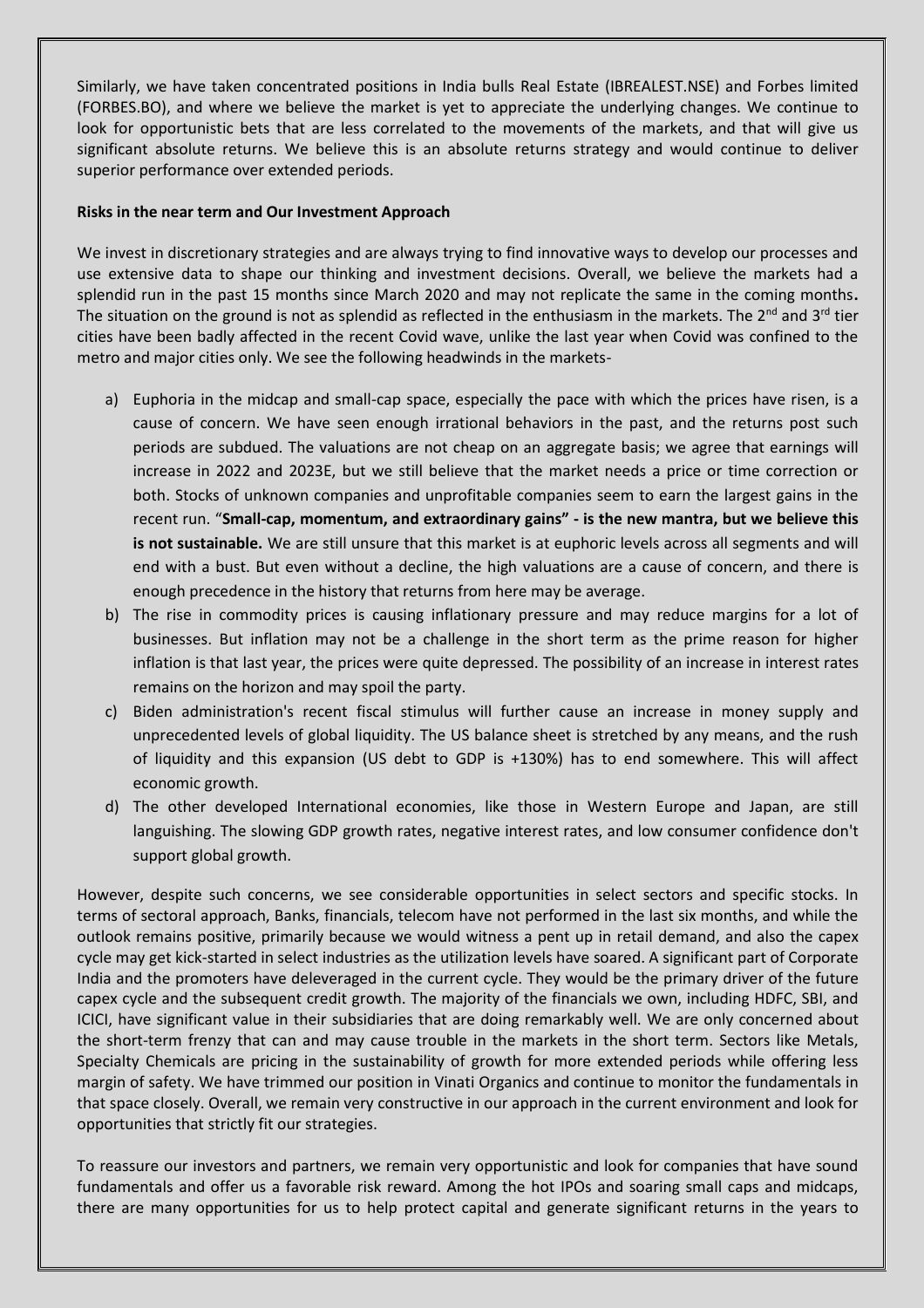come. CapGrow rests on the inseparable principles of honesty, integrity, and transparency and each of these pillars reinforces our beliefs and systems to build and sustain a culture of excellence.

As always, we thank our esteemed investors for their contribution and reposing trust in us. We look forward to our engagement and continued relationship in this journey of wealth creation. We would be more than happy to provide you with any additional information regarding our portfolio stocks and investment performance. Please reach out to me at  $pms@capgroundton$ capital.com or + 91 98195 61662 if you have any queries.

Warm Regards,

 $\overline{\mathcal{O}}$ Arun Malhotra  $\frac{\text{Date: }2021.07.14}{10:54:05+05'30'}$ Digitally signed by Arun Malhotra 10:54:05 +05'30'

Arun Malhotra CIO